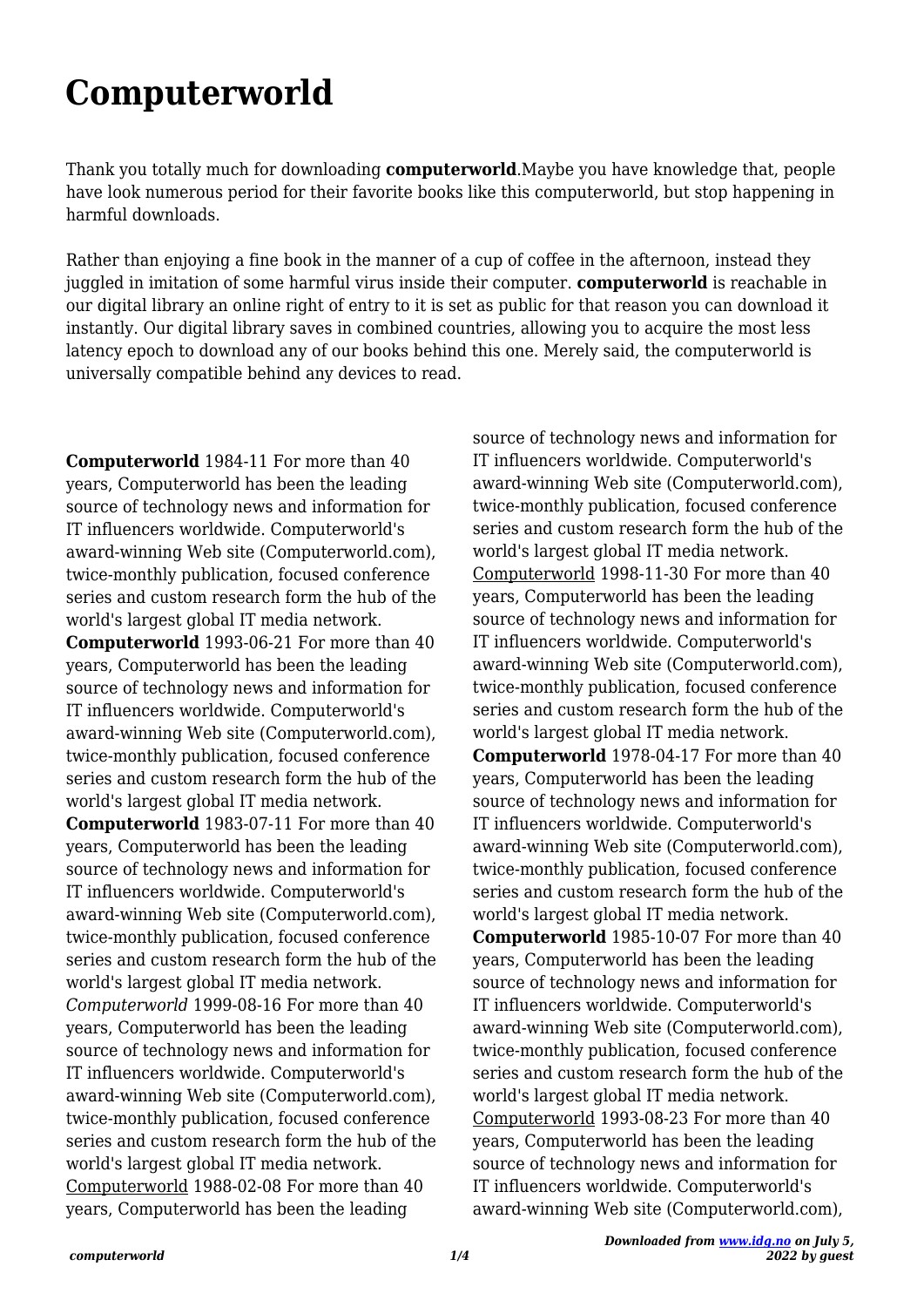twice-monthly publication, focused conference series and custom research form the hub of the world's largest global IT media network. Computerworld 2001-12-10 For more than 40 years, Computerworld has been the leading source of technology news and information for IT influencers worldwide. Computerworld's award-winning Web site (Computerworld.com), twice-monthly publication, focused conference series and custom research form the hub of the world's largest global IT media network. *Computerworld* 1984-05-21 For more than 40 years, Computerworld has been the leading source of technology news and information for IT influencers worldwide. Computerworld's award-winning Web site (Computerworld.com), twice-monthly publication, focused conference series and custom research form the hub of the world's largest global IT media network. Computerworld 1985-09-30 For more than 40 years, Computerworld has been the leading source of technology news and information for IT influencers worldwide. Computerworld's award-winning Web site (Computerworld.com), twice-monthly publication, focused conference series and custom research form the hub of the world's largest global IT media network. **Computerworld** 1973-08-29 For more than 40 years, Computerworld has been the leading source of technology news and information for IT influencers worldwide. Computerworld's award-winning Web site (Computerworld.com), twice-monthly publication, focused conference series and custom research form the hub of the world's largest global IT media network. Computerworld 1976-12-20 For more than 40 years, Computerworld has been the leading source of technology news and information for IT influencers worldwide. Computerworld's award-winning Web site (Computerworld.com), twice-monthly publication, focused conference series and custom research form the hub of the world's largest global IT media network. Computerworld 2000-05-22 For more than 40 years, Computerworld has been the leading source of technology news and information for IT influencers worldwide. Computerworld's award-winning Web site (Computerworld.com), twice-monthly publication, focused conference series and custom research form the hub of the world's largest global IT media network.

*Computerworld* 1981-10-26 For more than 40 years, Computerworld has been the leading source of technology news and information for IT influencers worldwide. Computerworld's award-winning Web site (Computerworld.com), twice-monthly publication, focused conference series and custom research form the hub of the world's largest global IT media network. **Computerworld** 1985-07-22 For more than 40 years, Computerworld has been the leading source of technology news and information for IT influencers worldwide. Computerworld's award-winning Web site (Computerworld.com), twice-monthly publication, focused conference series and custom research form the hub of the world's largest global IT media network. Computerworld 1985-04-22 For more than 40 years, Computerworld has been the leading source of technology news and information for IT influencers worldwide. Computerworld's award-winning Web site (Computerworld.com), twice-monthly publication, focused conference series and custom research form the hub of the world's largest global IT media network. **Computerworld** 1980-10-20 For more than 40 years, Computerworld has been the leading source of technology news and information for IT influencers worldwide. Computerworld's award-winning Web site (Computerworld.com), twice-monthly publication, focused conference series and custom research form the hub of the world's largest global IT media network. *Computerworld* 1980-12 For more than 40 years, Computerworld has been the leading source of technology news and information for IT influencers worldwide. Computerworld's awardwinning Web site (Computerworld.com), twicemonthly publication, focused conference series and custom research form the hub of the world's largest global IT media network. Computerworld 1986-01-13 For more than 40 years, Computerworld has been the leading source of technology news and information for IT influencers worldwide. Computerworld's award-winning Web site (Computerworld.com), twice-monthly publication, focused conference series and custom research form the hub of the world's largest global IT media network. **Computerworld** 1985-03-25 For more than 40 years, Computerworld has been the leading source of technology news and information for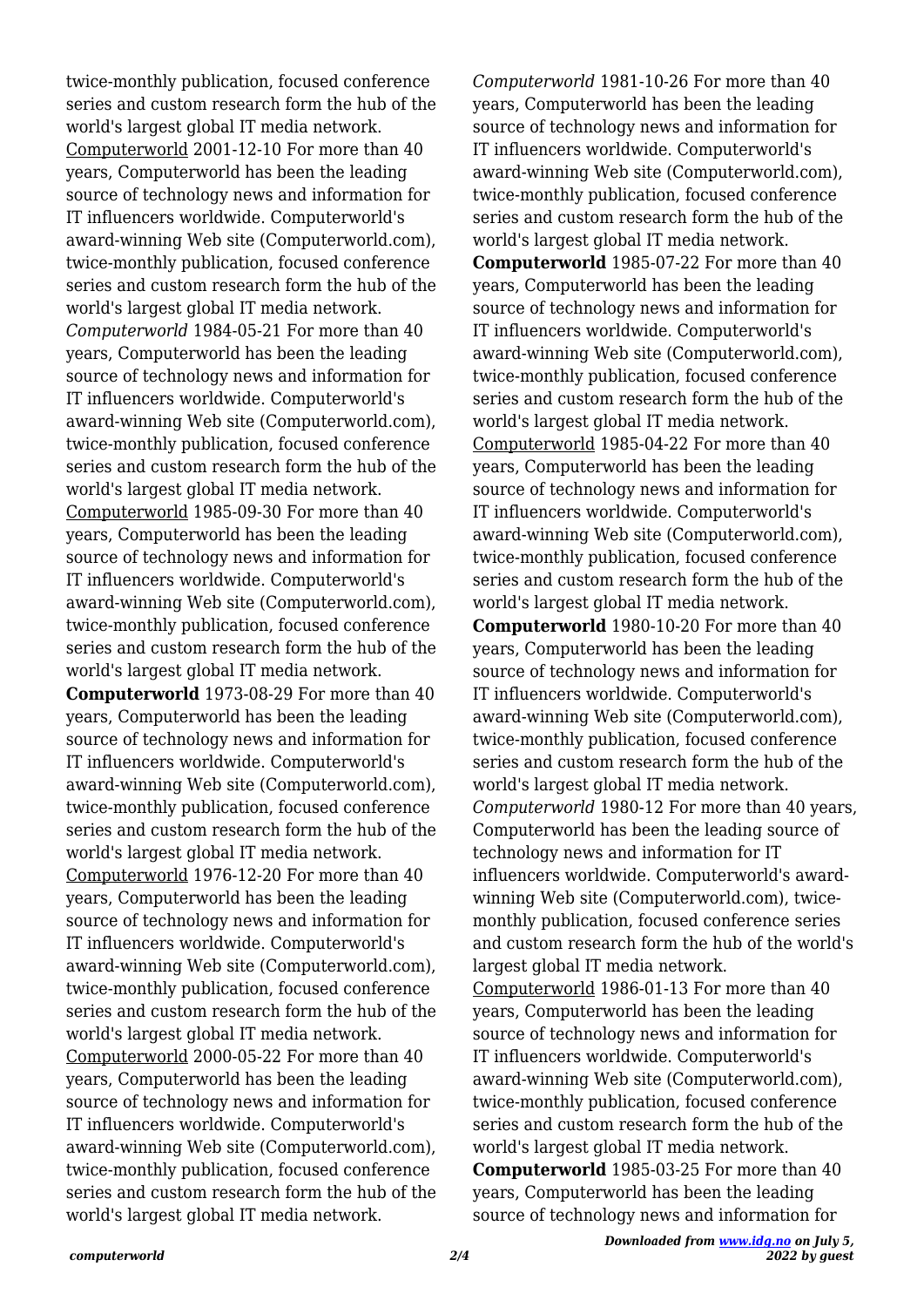IT influencers worldwide. Computerworld's award-winning Web site (Computerworld.com), twice-monthly publication, focused conference series and custom research form the hub of the world's largest global IT media network. *Computerworld* 1993-11-01 For more than 40 years, Computerworld has been the leading source of technology news and information for IT influencers worldwide. Computerworld's award-winning Web site (Computerworld.com), twice-monthly publication, focused conference series and custom research form the hub of the world's largest global IT media network. *Computerworld* 1980-05-05 For more than 40 years, Computerworld has been the leading source of technology news and information for IT influencers worldwide. Computerworld's award-winning Web site (Computerworld.com), twice-monthly publication, focused conference series and custom research form the hub of the world's largest global IT media network. Computerworld 1983-04-11 For more than 40 years, Computerworld has been the leading source of technology news and information for IT influencers worldwide. Computerworld's award-winning Web site (Computerworld.com), twice-monthly publication, focused conference series and custom research form the hub of the world's largest global IT media network. **Computerworld** 1994-01-24 For more than 40

years, Computerworld has been the leading source of technology news and information for IT influencers worldwide. Computerworld's award-winning Web site (Computerworld.com), twice-monthly publication, focused conference series and custom research form the hub of the world's largest global IT media network. **Computerworld** 1999-01-25 For more than 40 years, Computerworld has been the leading source of technology news and information for IT influencers worldwide. Computerworld's award-winning Web site (Computerworld.com),

twice-monthly publication, focused conference series and custom research form the hub of the world's largest global IT media network. **Computerworld** Alfred Elton Van Vogt 1983 **Computerworld** 1987-03-02 For more than 40 years, Computerworld has been the leading source of technology news and information for IT influencers worldwide. Computerworld's award-winning Web site (Computerworld.com), twice-monthly publication, focused conference series and custom research form the hub of the world's largest global IT media network. *Computerworld* 1988 For more than 40 years, Computerworld has been the leading source of technology news and information for IT influencers worldwide. Computerworld's awardwinning Web site (Computerworld.com), twicemonthly publication, focused conference series and custom research form the hub of the world's largest global IT media network. Computerworld 1999-03-15 For more than 40 years, Computerworld has been the leading source of technology news and information for IT influencers worldwide. Computerworld's award-winning Web site (Computerworld.com), twice-monthly publication, focused conference series and custom research form the hub of the world's largest global IT media network. **Computerworld** 1982-03-15 For more than 40 years, Computerworld has been the leading source of technology news and information for IT influencers worldwide. Computerworld's award-winning Web site (Computerworld.com), twice-monthly publication, focused conference series and custom research form the hub of the world's largest global IT media network. *Computerworld* 1986-10-27 For more than 40 years, Computerworld has been the leading source of technology news and information for IT influencers worldwide. Computerworld's award-winning Web site (Computerworld.com), twice-monthly publication, focused conference series and custom research form the hub of the world's largest global IT media network. Computerworld 1977-09-26 For more than 40 years, Computerworld has been the leading source of technology news and information for IT influencers worldwide. Computerworld's award-winning Web site (Computerworld.com), twice-monthly publication, focused conference series and custom research form the hub of the world's largest global IT media network. Computerworld 1996-09-09 For more than 40 years, Computerworld has been the leading source of technology news and information for IT influencers worldwide. Computerworld's award-winning Web site (Computerworld.com), twice-monthly publication, focused conference series and custom research form the hub of the world's largest global IT media network.